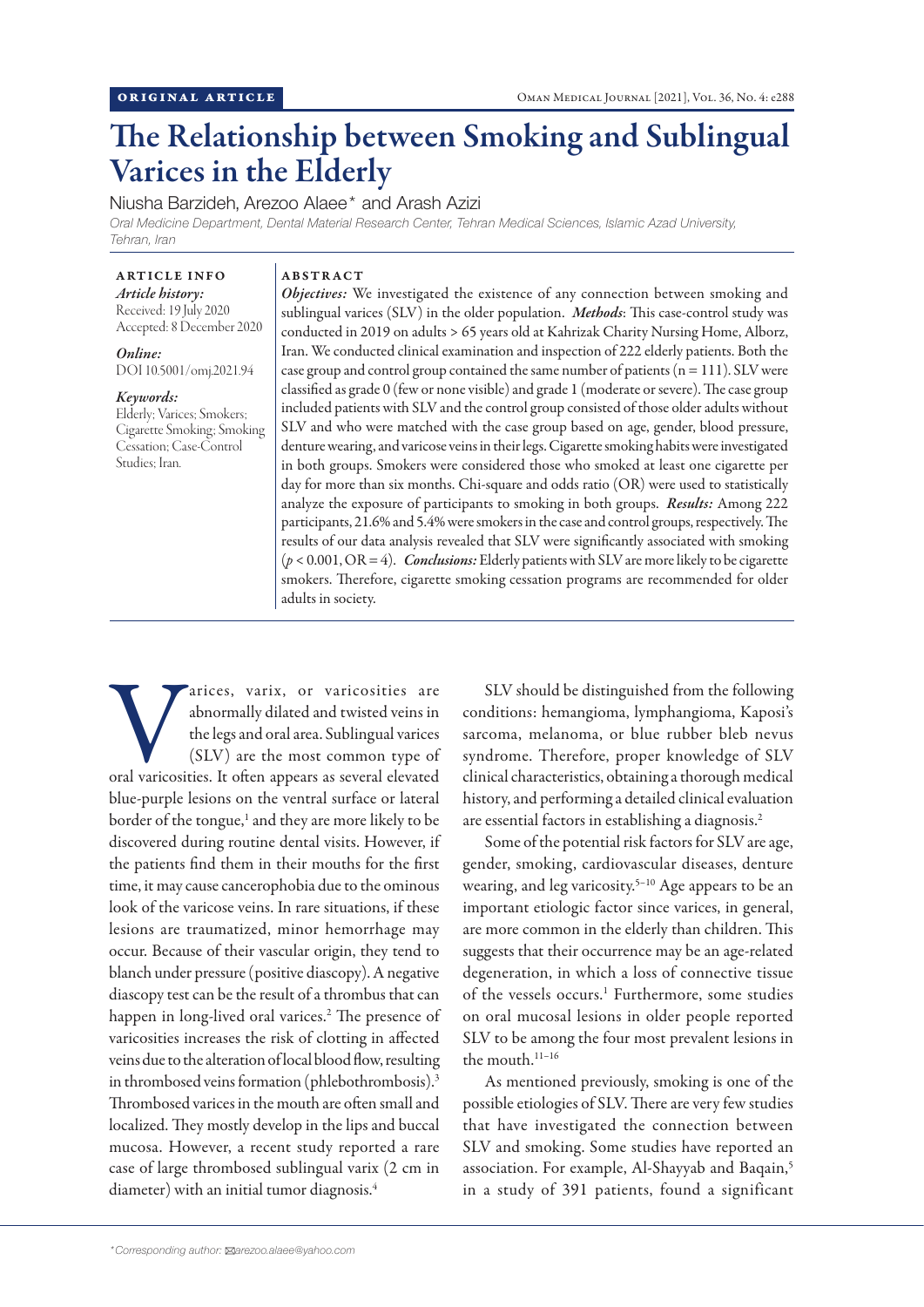relationship between smoking and SLV. Hedström et al,6,7 also reported a significant association in two different observational clinical studies with a five-year gap. However, in their second study, the criterion of being a smoker was not clearly stated.In contrast to the previous studies, Akkaya et al, $^{10}$  in a recent study of 691 patients, reported that smoking does not significantly affect the incidence of SLV. They suggested that this finding might be linked with nicotine's preventive effect on the formation of varicose veins due to its vasoconstrictive effect.Thus, this connection remained controversial.

On the other hand, the number and proportion of older people in the world is increasing. In 2015, 12% of the world population was over 60 years of age. By the middle of the century, the global average will be 22%. In countries like Iran, Russia, Chile, and China, people > 60 years old will be close to 30% of the population.17 Considering the growth in the percentage of elderly in the world population and the world's busy and mechanical lifestyle, the number of elderly residents in nursing homes is increasing. Thus, soon, the elderly make up a great portion of dental service users. In other words, oral diseases and conditions related to aging will increase the need for regular oral examinations. Therefore, being acquainted with common oral mucosal lesions in the elderly can be very helpful for dentists and can prevent further unreasonable and invasive treatments.

Therefore, this study aimed to investigate whether there is any connection between SLV and smoking in older adults.

## METHODS

This case-control study was conducted over four months in 2019 on adults > 65 years old in Kahrizak Charity Nursing Home in Alborz, Iran. Each participant signed a letter of consent after the purpose and procedure of the study were explained to them. Overall, 428 people participated in this study.

We obtained the following information from every participant: age, denture use, and varices in the legs. Additionally, the participant's blood pressure was calculated as the average registered blood pressure obtained from their daily medical check-up list over a week. Hypertension was considered blood pressure above 140/90 mmHg.<sup>18</sup> The next step was the examination of the mouth to investigate the

presence of SLV. We asked patients to move their tongue upward and then left and right to examine the tongue's ventral surface and lateral borders. For more accurate inspection, we used disposable dental mirrors in this assessment. A flashlight was our light source.

The results of the SLV check-up were recorded and categorized in two groups: grade 0, few or nonvisible; and grade 1, moderate or severe.<sup>5-7</sup>

The last piece of information was obtained by asking the participants about their smoking habits. The criteria for being a smoker was to smoke at least one cigarette per day for more than six months.19

We matched the participants into case and control groups. The case group consisted of participants with SLV, and the control group included participants who did not have SLV and were matched with the case group based on age (up to five years older or younger), gender, blood pressure, denture wearing, and varicose veins in legs. The participants whom we could not find a match with were excluded from the study. This reduced our sample size to 222. The smoking status of the participants (smoker/nonsmoker) was then compared between matched case and control groups.

Chi-square and odds ratio (OR) were calculated to statistically analyze the exposure of participants to smoking in both groups. A *p*-value < 0.050 was considered statistically significant.

## RESULTS

Out of 428 elderly who participated in this study, 222 people, including 136 females and 86 males, were selected as case and control groups; 111 elderly with SLV in the case group and 111 elderly without SLV in the control group were matched based on age, gender, blood pressure, denture wearing, and varicose veins in their legs.

Table 1 shows the distribution of the elderly in both groups based on the characteristics given.

The distribution of participants based on SLV conditions against smoking habits is presented in Table 2. It shows that the proportion of smokers for the case group and the control group was 24 (21.6%) and 6 (5.4%), respectively.

The chi-square test results revealed that SLV was significantly associated with smoking ( $p < 0.001$ ). OR showed that older adults with SLV are four times more likely to be smokers  $(OR = 4)$ .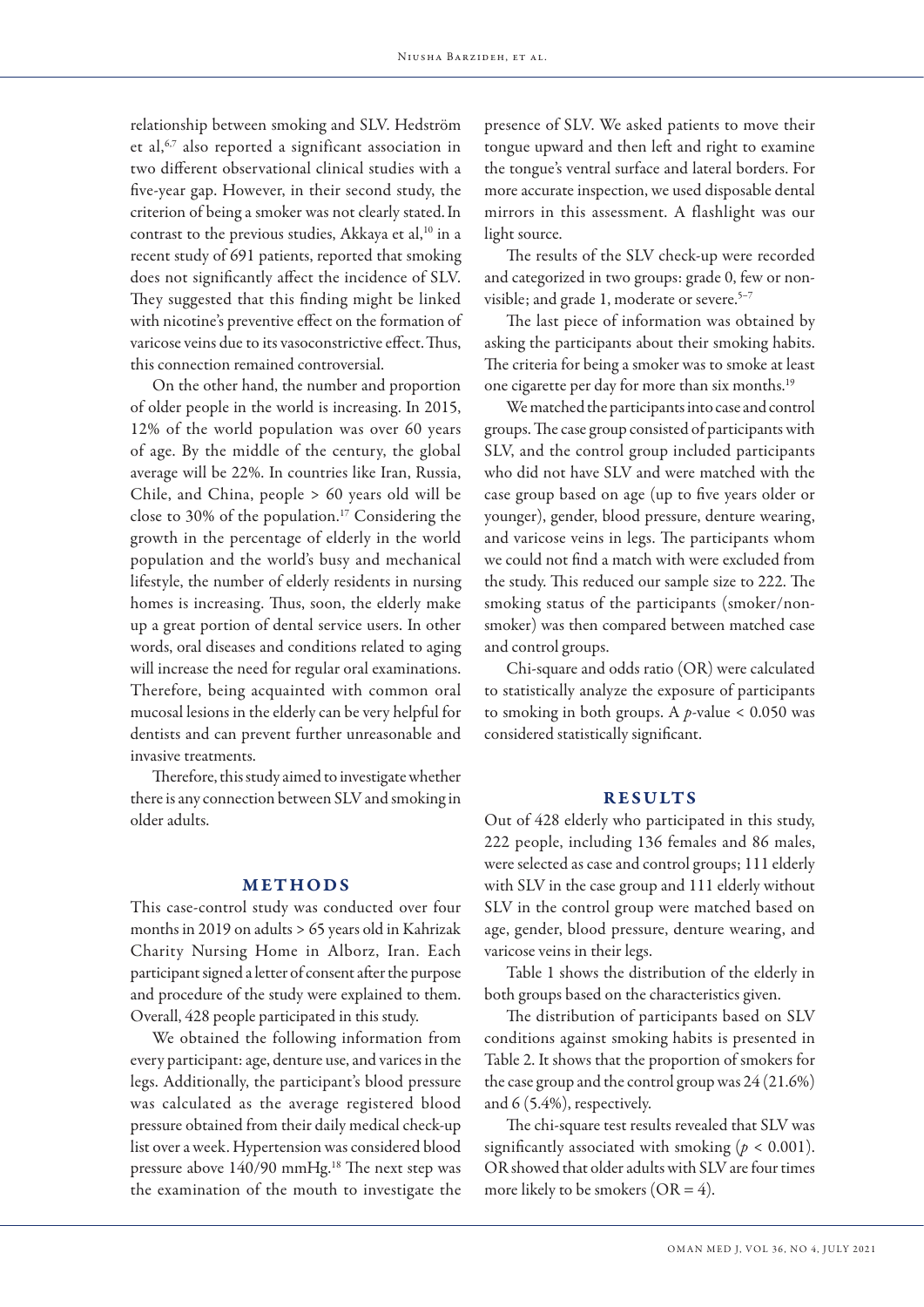| <b>Table 1:</b> The distribution of elderly in both groups based on characteristics. |        |      |                |                        |            |                        |     |                |            |
|--------------------------------------------------------------------------------------|--------|------|----------------|------------------------|------------|------------------------|-----|----------------|------------|
| <b>Characteristics</b><br>(risk factors)                                             | Gender |      | Age, years     | <b>Wearing denture</b> |            | High blood<br>pressure |     | Leg varicosity |            |
| <b>Sublingual varices</b>                                                            | Female | Male |                | No                     | <b>Yes</b> | No                     | Yes | No             | <b>Yes</b> |
| Control group, $n = 111$                                                             | 68     | 43   | $77.0 \pm 8.5$ | 47                     | 64         | 74                     | 37  | 67             | 44         |
| Case group, $n = 111$                                                                | 68     | 43   | $77.4 \pm 8.0$ | 47                     | 64         | 74                     | 37  | 67             | 44         |
| Total, $n = 222$                                                                     | 136    | 86   |                | 94                     | 128        | 148                    | 74  | 134            | 88         |

|  | Table 1: The distribution of elderly in both groups based on characteristics. |
|--|-------------------------------------------------------------------------------|
|--|-------------------------------------------------------------------------------|

# DISCUSSION

The present study showed that SLV was significantly associated with smoking ( $p < 0.001$ ). This result was in agreement with several previous studies.<sup>5-7,11,12,16</sup>

Al-Shayyab and Baqain investigated the relation between SLV and potential risk factors.<sup>5</sup> Their work was a cross-sectional study with a sample size of 391 people. Their study population consisted of patients who attended the dentistry department and were aged 13–74 years old. In their study, the status of smoking was categorized based on Centers for Disease Control and Prevention's standard into three groups: current smokers (who had smoked daily or occasionally, any types of smoking including cigarettes, water pipe, pipes, and cigar within the last 30 days), ex-smokers (who had smoked before but reported cessation at the time of the study), and nonsmokers (who never smoked in their lifetime). They reported that smoking and its duration were strongly associated with SLV ( $p = 0.002$ ).<sup>5</sup>

Hedström and Bergh's observational clinical study confirmed a significant association between SLV and smoking in dental patients  $(p = 0.023)$ .<sup>6</sup> However, their criterion for being a smoker was different from our study. They considered a person a smoker if they smoked at the time of the study,<sup>6</sup> whereas in our study the patient was considered a smoker if they smoked at least one cigarette per day for more than six months.

| Table 2: The proportion of smokers in the case and |  |
|----------------------------------------------------|--|
| control groups.                                    |  |

| SLV/smoking  | Grade 0<br>control group | Grade 1<br>case group |
|--------------|--------------------------|-----------------------|
| Non-smoker   | 105(94.6)                | 87(78.4)              |
| Smoker       | 6(5.4)                   | 24(21.6)              |
| Total $(\%)$ | 111 (100%)               | 111 (100%)            |
| Result       |                          | p < 0.001             |

*SLV: sublingual varices.*



Hedström et al,<sup>7</sup> conducted another observational clinical study to investigate whether there is any connection between SLV and hypertension. They also recorded smoking status and reported an association between SLV and smoking (*p =* 0.025); however, the criterion for being a smoker was not clearly stated. Furthermore, the prevalence of SLV in hypertensive non-smokers was reported 44.7% and 64.7% in hypertensive smokers.7

Another descriptive and analytical study by Motaleb Nejad and Shirvani on 275 participants over 65 at Kahrizak Charity Nursing Home in Tehran revealed similar results.<sup>11</sup> The authors found that SLV were the most common lesions in the mouth of the elderly (44.7%) and that they were more common in tobacco users  $(p < 0.05)$ .<sup>11</sup>

Lynge Pedersen et al,<sup>12</sup> also found that SLV is the most prevalent lesion in the mouths of the elderly (28.3%). Additionally, they reported that SLV were more prevalent in the elderly with systemic diseases and medication intake, especially if they had cardiovascular disease. In this study, oral mucosal lesions were generally associated with current tobacco smoking  $(p = 0.047).$ <sup>12</sup>

Another study by Bozdemir et al, 16 reported SLV as the most common type of oral mucosal lesion in elderly dental patients. They classified participants into three groups (smokers, former smokers, and non-smokers) based on their smoking habits. The most prevalent lesion in the smokers' group was SLV (9.9%). Moreover, oral mucosal lesions were significantly associated with smoking and the history of smoking ( $p = 0.045$ , OR = 3.385).<sup>16</sup>

Finally, a more recent study found an inconsistent result with the previous studies. Akkaya et al*,* 10 reported that ex-smokers had a higher prevalence of SLV compared to current smokers. They suggested that this finding might be related to the preventive effect of nicotine on the development of varicose veins due to its vasoconstrictive effect.<sup>10</sup> However, in the study mentioned above, only the effect of